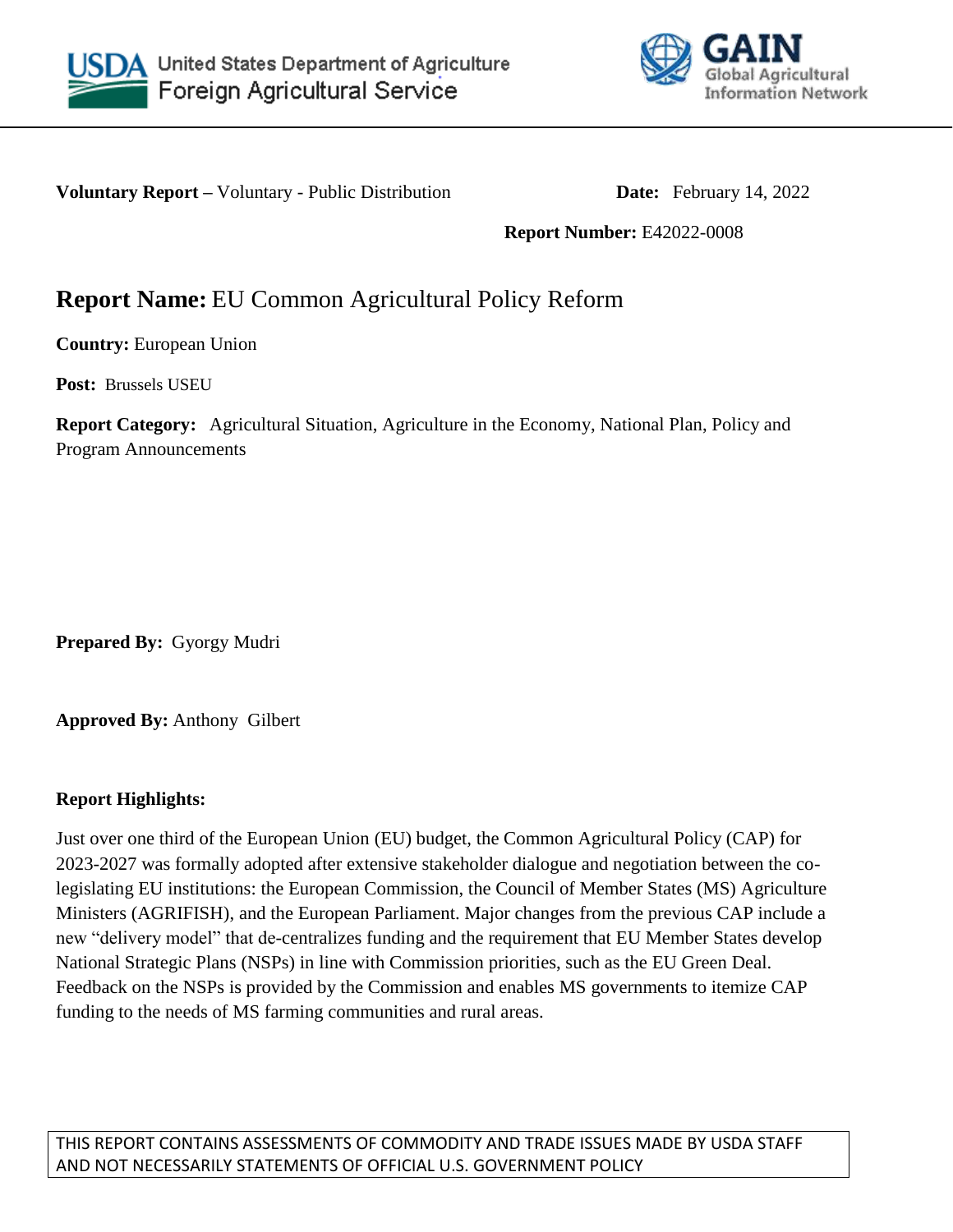### **General information:**

A political agreement was finalized on the EU CAP 2023-2027 after "trilogue" negotiations concluded over the summer 2021 by the Commission's co-legislating institutions, the AGRIFISH MS Council and the European Parliament. A final vote and approval by the European Parliament occurred on November 23 while AGRIFISH provided final approval on December 2, 2021. The CAP legislative framework is delineated by the [Common Market](https://eur-lex.europa.eu/legal-content/EN/TXT/?uri=CELEX%3A32021R2117&qid=1638780120389)  [Organization,](https://eur-lex.europa.eu/legal-content/EN/TXT/?uri=CELEX%3A32021R2117&qid=1638780120389) the [Strategic Plan,](https://eur-lex.europa.eu/legal-content/EN/TXT/?uri=CELEX%3A32021R2115&qid=1638779822842) and the [Horizontal Regulations.](https://eur-lex.europa.eu/legal-content/EN/TXT/?uri=CELEX%3A32021R2116&qid=1638780120389)

Key areas: The policy features of the CAP 2023-2027 are built around [9 key objectives](https://ec.europa.eu/info/food-farming-fisheries/key-policies/common-agricultural-policy/new-cap-2023-27_en) that diverge little from the previous iteration of the CAP.

- Unchanged are the standard per farm direct payment and environmental incentives, previously "green measures" and now "eco-schemes" (at least 25% of the budget for direct payments), and other social provisions governing, for example, labor rights, EU labor standards and other employment guarantees for seasonal workers.
- · At least 35% of the rural development funds will be allocated to measures to support climate, biodiversity, environment and animal welfare.
- · Operational programs in fruit and vegetable sector will allocate at least 15% of their expenditure on environment.
- · 40% of the CAP budget will have to be climate-relevant.
- · 10% of the direct payments will be dedicated to redistributive income support to smaller and medium-sized farms.
- Mandatory but flexible definition of an active farmer who can receive certain EU support by EU countries.
- At least 3% of the direct payment budget allocated towards young farmers.

New provisions aim to align the 2023-2027 CAP with the broader Commission political agenda, including the EU [Green Deal](https://ec.europa.eu/info/strategy/priorities-2019-2024/european-green-deal_en) Farm to Fork and Biodiversity strategies. Another change is the decentralization of CAP funding management and administration from Brussels to MS through NSPs and other mechanisms, allowing MS to develop their own policy objectives that align with the needs of their domestic farming communities and rural areas.

The following are highlights of the 2023-2027 CAP framework:

#### [Common Market Organization \(CMO\):](https://www.europarl.europa.eu/RegData/etudes/ATAG/2021/698786/EPRS_ATA(2021)698786_EN.pdf)

Strengthens the economic leverage of farmers in the food supply chain by expanding opportunities for cooperatives and similar types of structures to organize.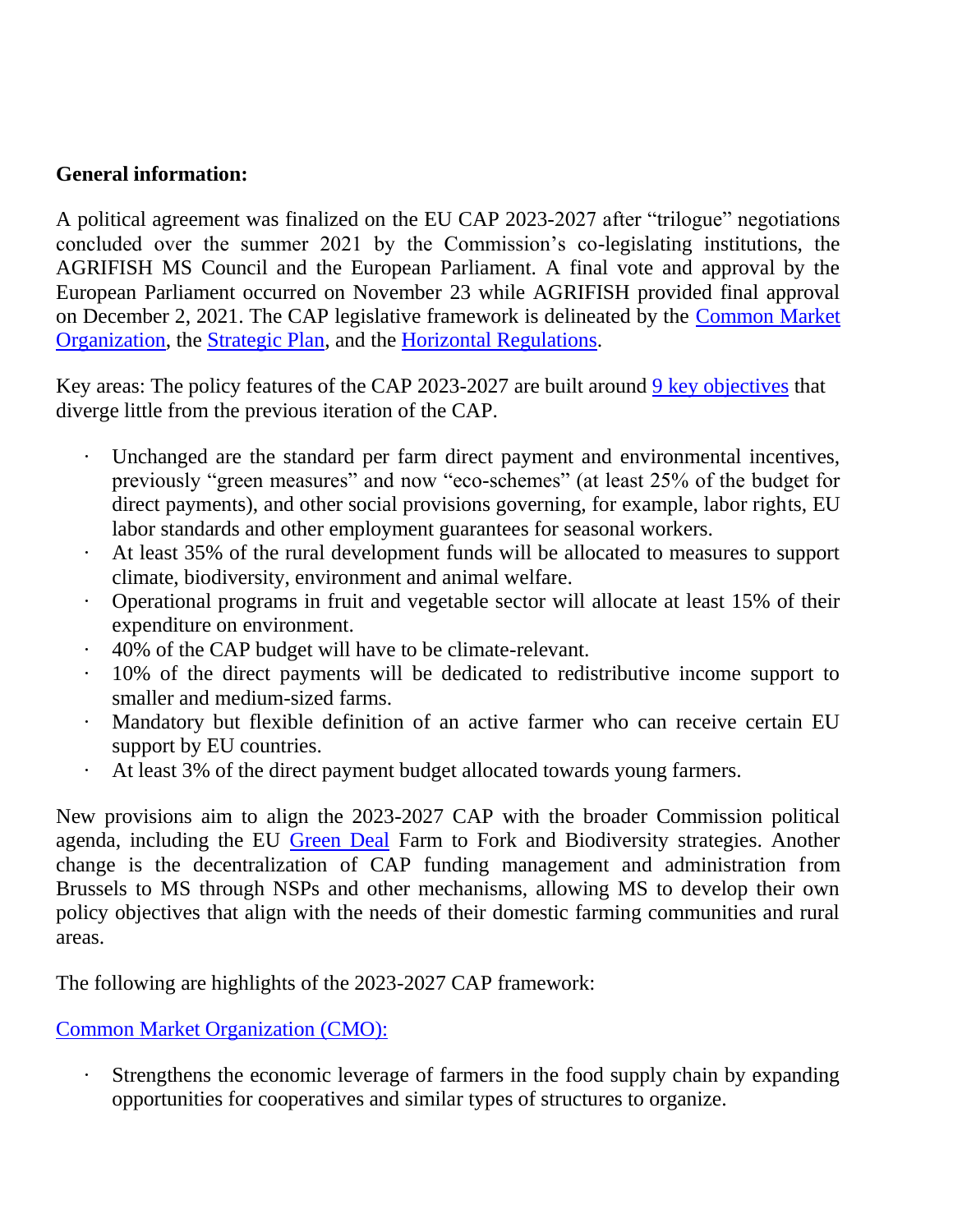- · Agricultural practices that exhibit higher environmental, animal health or animal welfare standards than EU-wide or MS national levels are to be exempt from competition law.
- Improve transparency within the agri-food supply chain by monitoring market fluctuations through EU observatories that will provide statistical data and information necessary, including reports and alerts.
- · Measures such as temporary voluntary production reduction schemes may be introduced to react against threats of market disturbance.
- · Regarding wine, the authorization scheme for vine plantings is extended to 31 December 2045.
- In case of labelling of wines and aromatized wines, the nutrition declaration on the label may be limited to energy value, but in such a case full information must be provided
- by electronic means identified on the label. De-alcoholised or partially de-alcoholised wines are included in the category of grapevine products, but they must be clearly labelled as such. Protected Designation of Origin (PDO) and Protected Geographical Indication (PGI) status may be granted only to partially de-alcoholised wines. PDO and PGI products represent the excellence of European agricultural food production. The EU dictates precise regulations for their protection, creating specific quality standard regimes that protect the good faith of the consumers and with the purpose of giving producers concrete instruments for identifying and promoting products with specific characteristics in a better way, as well as protecting them from unfair practices.
- · Concerns about imports and lower standards of products entering the EU single market could be addressed by political declarations.
- · The issue of including sugar in products eligible for public intervention was also addressed in a joint statement by all three co-legislating institutions, committing to assess the conclusions of a soon to be published study.
- The amendment to further restrict the use of dairy terms on plant-based alternatives was dropped.

# [CAP Strategic Plans:](https://www.europarl.europa.eu/RegData/etudes/BRIE/2018/630324/EPRS_BRI(2018)630324_EN.pdf)

- Unlike the previous CAP, MS are not preparing rural development plans for the CAP 2023-2027, rather a CAP National Strategic Plan including all agriculture related plans. Critics say this approach can lead to renationalization of the CAP, as responsibilities are shifted from the EU to MS.
- Amendments to the original Commission proposal include a clearer link between the CAP National Strategic Plans and the EU's GD environmental commitments, a redistribution of funds in favor of environmental measures, small farms and young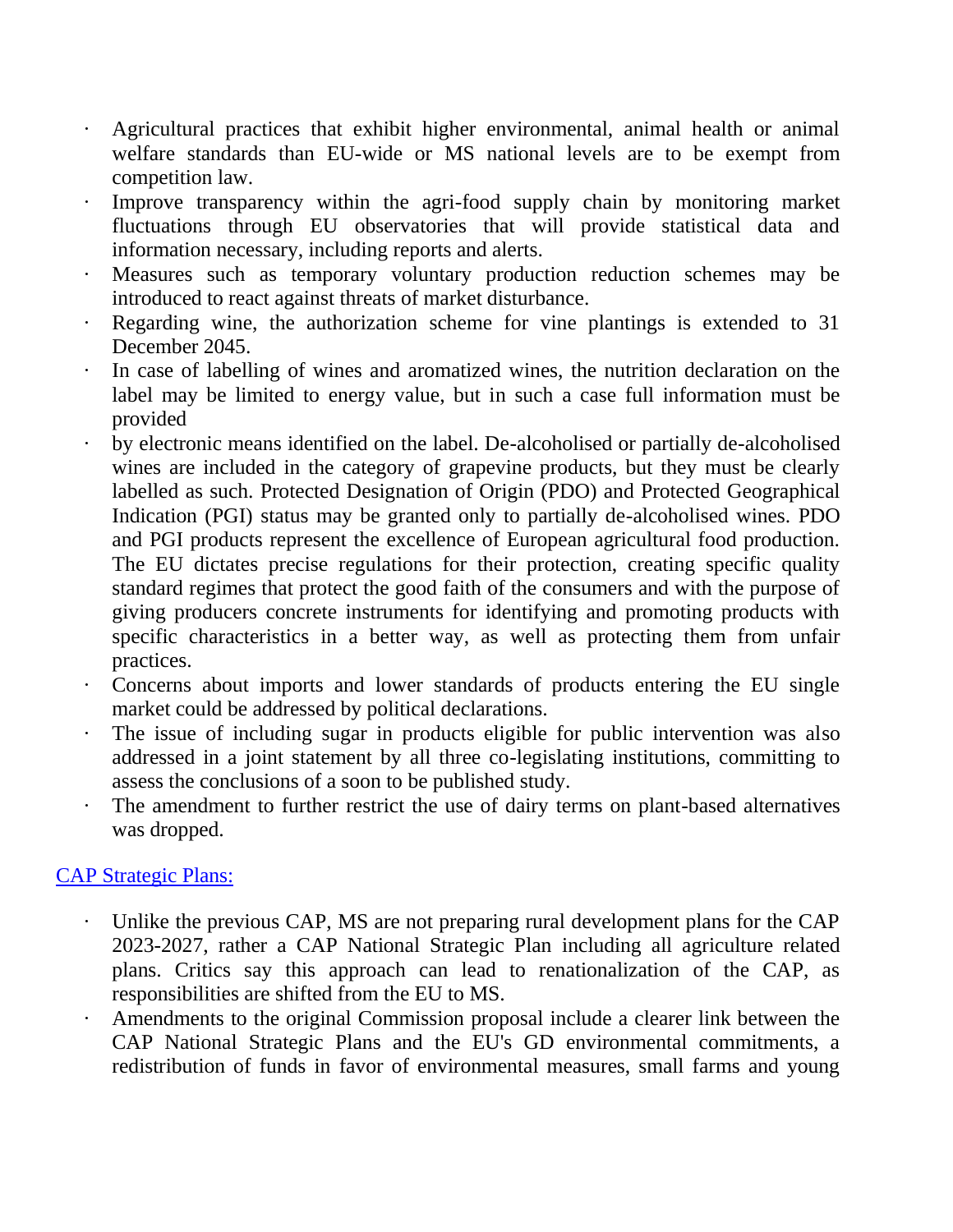farmers and a new social provision that. for the first time, connects direct payments to farmers with minimum working conditions on farms.

# [Horizontal Regulation:](https://www.europarl.europa.eu/RegData/etudes/BRIE/2018/628302/EPRS_BRI(2018)628302_EN.pdf)

This legislative piece provides the framework for adapting the financial management and monitoring rules to a new CAP "delivery model". The Horizontal Regulation seeks to achieve greater responsibility to MS and simplification. A shift from ensuring single transaction compliance to a monitoring system of performance in each EU MS, and reduced bureaucracy, among other things. Expenditures are allocated under the European Agriculture and Guarantee Fund (EAGF) and the European Agricultural Fund for Rural Development (EAFRD). An explanation of these two funds can be found in in [GAIN Report Nr. E80041.](https://apps.fas.usda.gov/newgainapi/api/report/downloadreportbyfilename?filename=Understanding%20the%20Political%20Agreements%20on%20CAP%20and%20MFF_Brussels%20USEU_EU-27_9-6-2013.pdf)

- · Shared management in the EAGF payments: MS paying agencies make payments to beneficiaries of market-related expenditure and direct payments with the Commission reimbursing the Member States on a monthly basis afterwards.
- These payments are subject to financial and budgetary discipline that ensures the respect of set annual ceilings.
- A reserve for major crises affecting agricultural production or distribution was established, for a total amount of €450million per year.
- The shared management principle also applies to EAFRD payments. The Commission does not make payments to beneficiaries, but makes funds available to MS within a set ceiling for expenditures under rural development programs.
- Most of the provisions on control of expenditure compliance with EU rules are common to both the EAGF and the EAFRD.

Although the 2023-2027 CAP Horizontal Regulation is similar to the previous CAP framework, there are some changes necessary to adapt the functioning of the funds and the system of controls and penalties in the new delivery model. The goal is to simplify the entire financial governance of the CAP.

- The EAGF and the EAFRD are maintained as a two-pillar structure of the CAP.
- The reimbursement of payments is largely unchanged.
- A single agency per country will manage expenditures, with the possibility for MS to establish one national agency, or one per region.
- Simplified rules and procedures for the agricultural crisis reserve set at a  $\epsilon$ 450 million a year and carry-over of unused amounts.
- · Performance-based control system: an annual performance report would focus on outputs and results instead of compliance on granular EU rules.
- Introduction of the single audit approach, reducing audits and on-the-spot checks.
- Further simplification to offer flexibility as regards rules on controls and penalties, while ensuring systematic checks.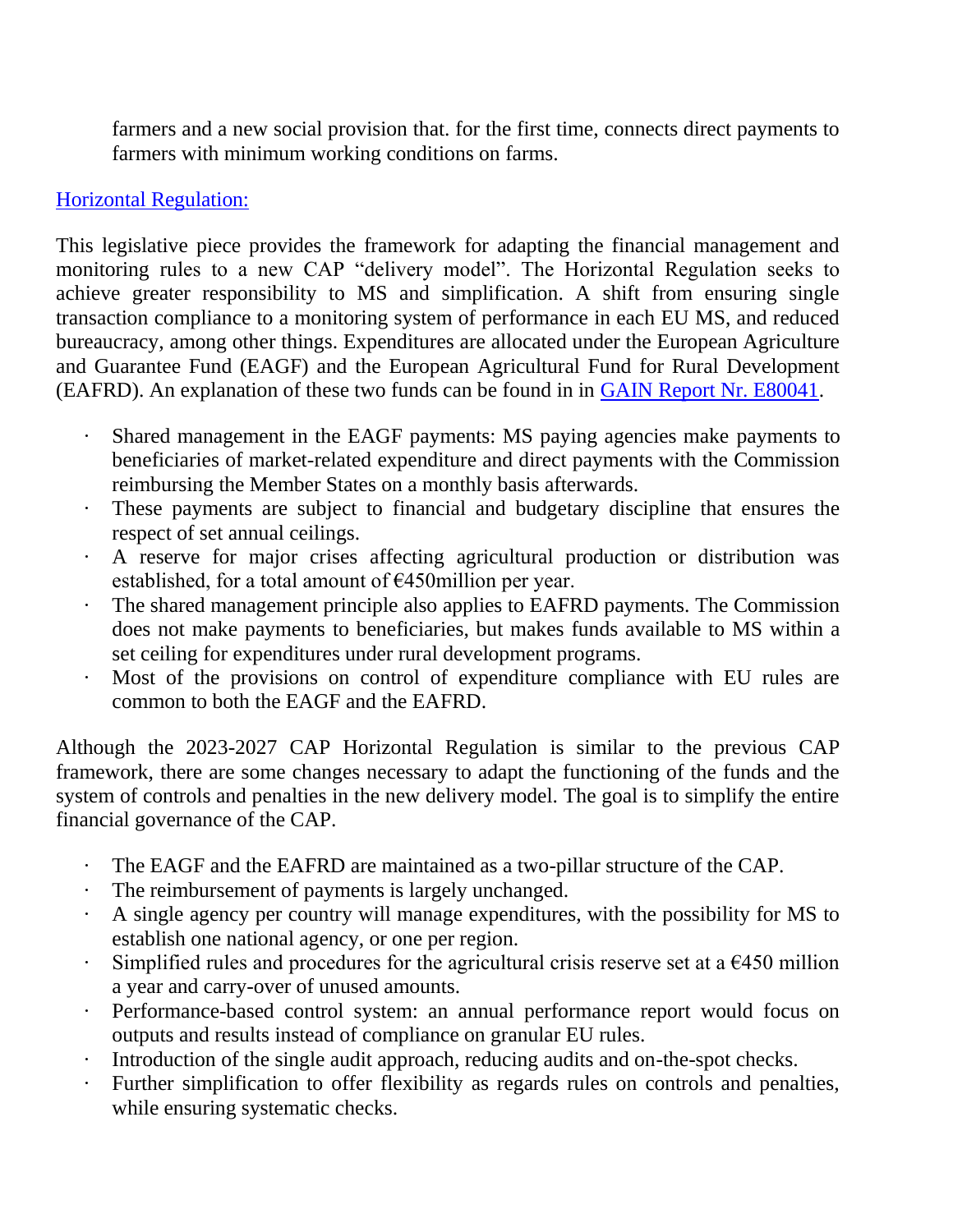Some parts of the current CAP horizontal regulation have moved to the CAP strategic plans or CMO regulations, such as the provisions on the farm advisory system, crosscompliance and monitoring and evaluation, and provisions on controls and penalties related to agricultural market policy.

#### Stakeholders' reactions to the future CAP:

The largest political group in the European Parliament, the European People's Party, [highlighted](https://www.eppgroup.eu/newsroom/news/support-for-new-farm-policy-is-support-for-local-food) that the "decision on the agreement on the Common Agricultural Policy (CAP) is vital to European food production. In their press release regarding the vote that went "in favour" of the CAP will help to keep our food affordable and production in Europe close to consumers. It guarantees the quality of our European products and ensures a balance between the economic, social and ecological sustainability of European farming".

The second largest political group (S&D) was not fully happy, as they wanted further reforms. "The reform that will shape the new […] Common Agricultural Policy represents an ambitious step forward. We would have wanted more concrete turning points on several aspects, but we should not forget that we kicked off the reform process in 2018 with the damaging Commission proposal, which would have completely renationalised the CAP and not fulfilled the European-level ambition for more competitive and sustainable agriculture." – stays in their [press release.](https://www.socialistsanddemocrats.eu/newsroom/sds-we-shaped-new-green-fair-and-more-social-common-agricultural-policy)

The principal farm lobby in Brussels, COPA-COGECA, welcomed the adoption of the package in a [press release](https://copa-cogeca.eu/press-releases) and reminded that there are several steps to be taken before CAP 2023-2027 becomes operational. As they wrote: "(…) The new climate, social and environmental requirements included in the newly adopted CAP represents an evolution of farmers' commitments to produce more sustainably. It will demand considerable efforts at a time when the short-term challenges and uncertainties are many and are putting the sector's competitiveness at stake. We now count on the national authorities and the European Commission for a quick adoption of the CAP Strategic Plans." Furthermore, COPA-COGECA urged EU MS to focus on investments, innovation and cooperatives where "the "National Strategic Plans must seriously consider the future of investments in agriculture and the innovations that we will need to feed Europe's future." Investments will be key for farmers and their cooperatives in the future CAP to improve the overall performance and the sustainability of the land. The NSPs should reinforce the role and the tools given to producer organisations - such as cooperatives - to diversify production, to reduce costs, and undertake ambitious collective action."